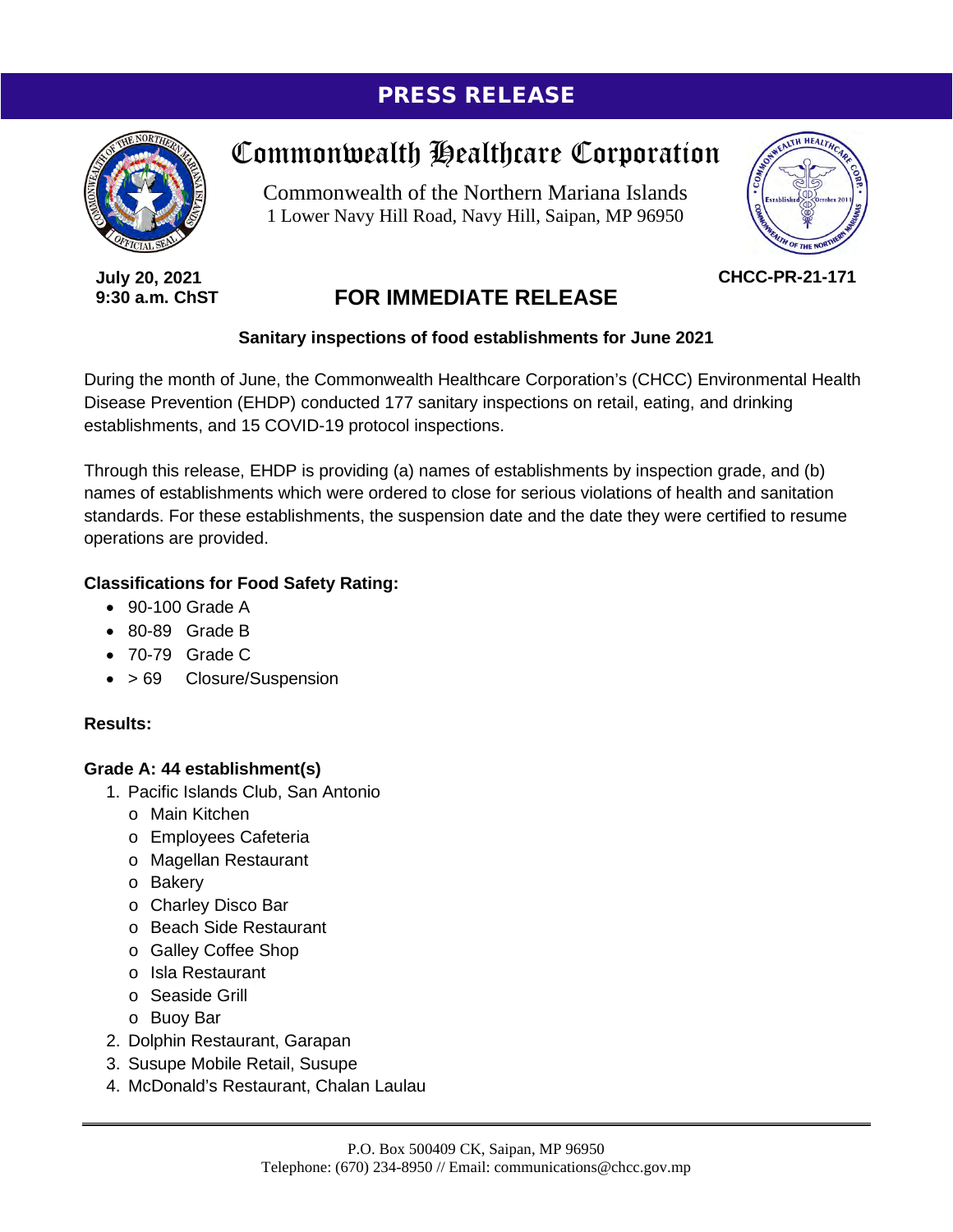- 5. McDonald's Restaurant, Garapan
- 6. Korean Restaurant Jan Won, Garapan
- 7. Star Sands Wholesale, Chalan Laulau
- 8. Yong Hao Market, Koblerville
- 9. Cha Café & Bistro, Garapan
- 10. Abygnale's BBQ Stand, Koblerville
- 11. Oleai Beach Bar & Grill, San Jose
- 12. Charing's Kitchen, Koblerville
- 13. LJ's I Market, Gualo Rai
- 14. Ever Clean Mini Mart, Dandan
- 15. Garapan Farmer's Market, Garapan
- 16. Global Wholesale, As Lito
- 17. Midnight Karaoke, San Jose
- 18. M&M Fish Mart, Garapan
- 19. Barney's Pizza, Susupe
- 20. ABC Store 702, Garapan
- 21. Winchell's Donut, Chalan Laulau
- 22. MARPAC Wholesale, Gualo Rai
- 23. DFS Gift Shop, Airport
- 24. DFS Gift Shop, Garapan
- 25. Terry's Snack Bar, Chalan Kanoa
- 26. Ming Ming Market, Susupe
- 27. Uni Catering, Chalan Laulau
- 28. Vegetables Plus, Navy Hill
- 29. Godfather's Bar & Restaurant, Garapan
- 30. New Manna Rice Cake, San Vicente
- 31. Cery Store, Fina Sisu
- 32. Casa Urashima Restaurant, Garapan
- 33. Kinpachi Restaurant, Garapan
- 34. Aqua Water, San Antonio
- 35. R&J Retail, Garapan
- 36. Gold Ribbon Restaurant and Bake Shop, Chalan Piao
- 37. Pizza Hut Restaurant, Gualo Rai
- 38. Galaxy Snack Bar, Chalan Kanoa
- 39. East Moon Restaurant, Kensington Hotel, San Roque
- 40. Marianas Water, Papago
- 41. Roberto's Café, Airport
- 42. Herman's Modern Bakery Retail, Garapan
- 43. Herman's Modern Bakery, Airport Road
	- o Tan Marikita's Café
	- o Catering
	- o Bakery
- 44. Saipan World Resort Hotel, Susupe